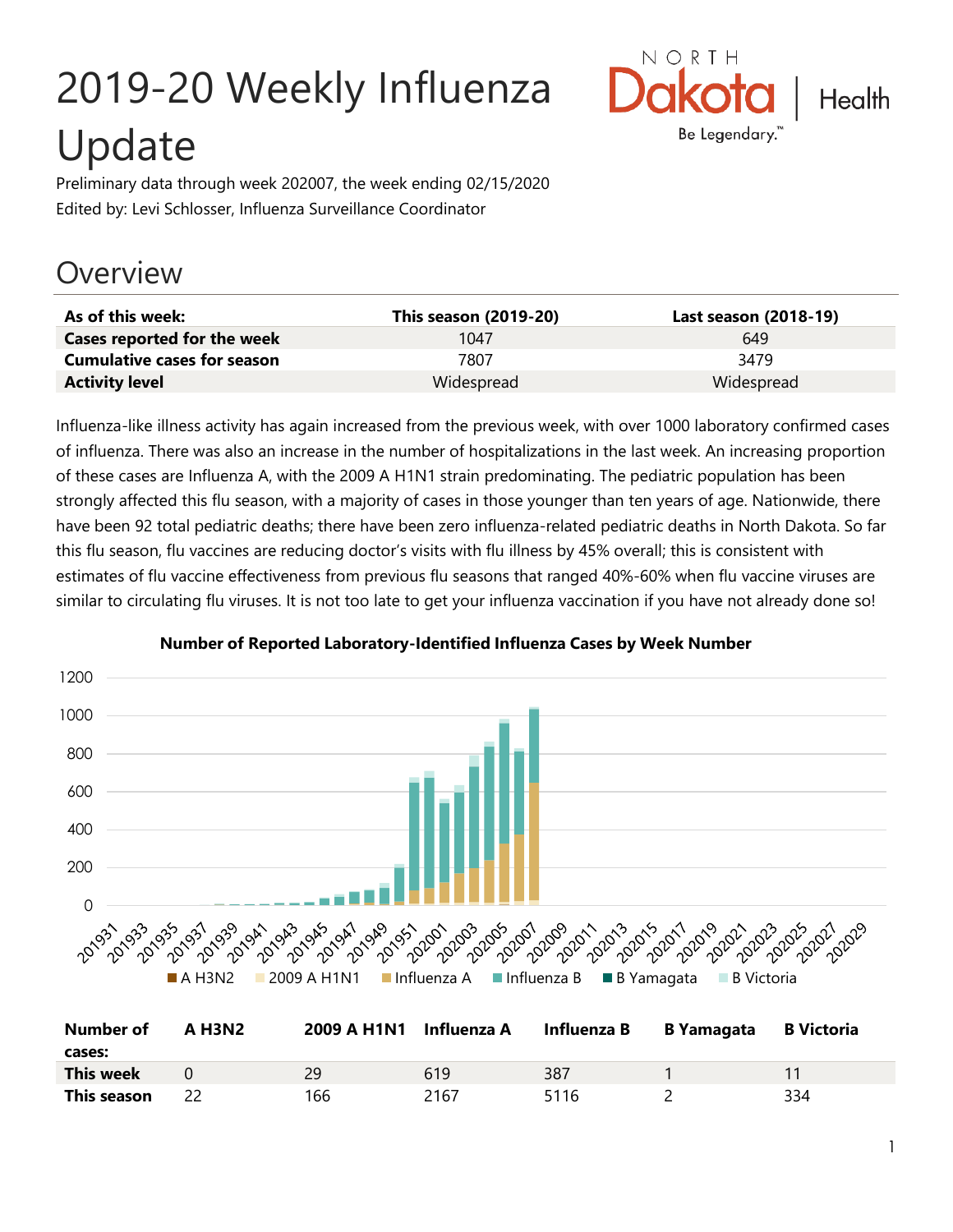Laboratory-confirmed influenza is a reportable disease in North Dakota. Influenza "cases" include people that have tested positive for influenza in a healthcare setting. It does not include people with influenza who did not seek healthcare, or who were diagnosed without a lab test, which is common. The true number of people with influenza in North Dakota is underrepresented, but case data allows us to see where and in what populations influenza is circulating. It also provides context regarding how the current season compares with previous seasons. Find more information about cases on [www.ndflu.com.](file://///nd.gov/doh/DOH-DATA/MSS/DC/PROGRAM/IMMUNE/Immunize/Influenza/Inf18-19/Surveillance/Weekly%20Summaries/www.ndflu.com)







Powered by Bing © GeoNames, Navteq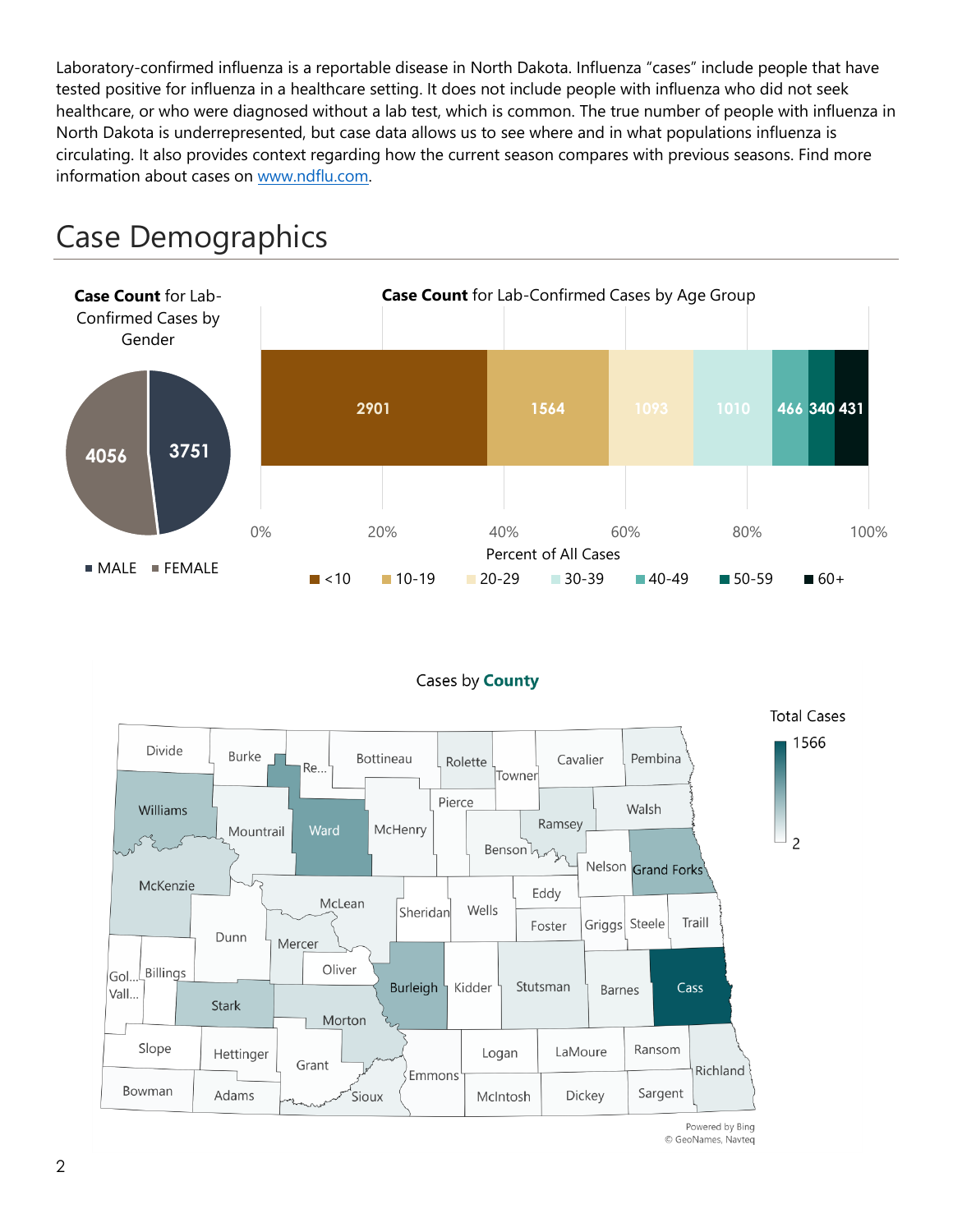# **Outbreaks**

During the influenza season, influenza outbreaks are common anywhere people gather, including schools, child care centers, and health care facilities. Outbreaks of influenza or influenza-like illness may be reported to the NDDoH. The following outbreaks have been reported this season:

| <b>Setting</b>                                        | <b>Number of outbreaks</b> | <b>Identified pathogens</b> |
|-------------------------------------------------------|----------------------------|-----------------------------|
| Long Term Care, Basic Care,<br><b>Assisted Living</b> | 16                         | Influenza A, B              |
| <b>Schools</b>                                        |                            | -                           |
| <b>Child Care Centers</b>                             | ₹                          | Influenza A, B              |

# Surveillance Programs

In addition to case reporting, the NDDoH uses a variety information sources to fully describe of what is happening during the influenza season.

#### Hospitalizations

This season, the NDDoH has introduced a new influenza hospitalization surveillance program. Select North Dakota hospitals report the number influenza-related hospitalizations weekly to the NDDoH. Because this surveillance methodology is new, hospitalization numbers this year may not be comparable to previous years.





#### Deaths

Data on pneumonia and influenza deaths is obtained from Vital Records and based on the cause of death listed on the death certificate.

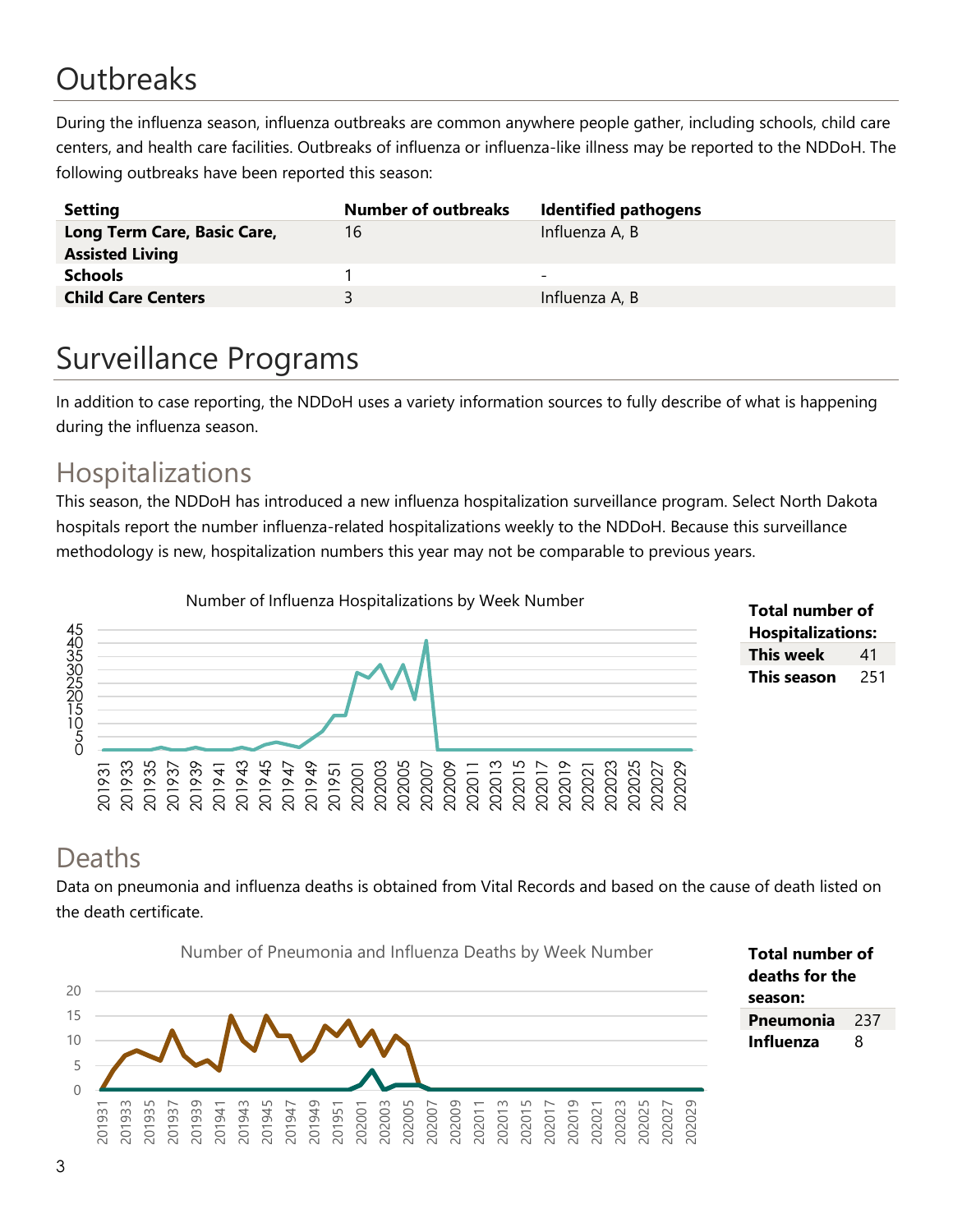## Outpatient Influenza-like Illness

The NDDoH participates in the national U.S. Outpatient Influenza-like Illness Surveillance Network (ILINet). Data from participating outpatient providers in North Dakota are pooled to create a state-wide estimate for the weekly percent of healthcare visits due to influenza-like illness (ILI). Patients presenting with a fever of 100ºF or greater and a cough and/or sore throat are considered to have ILI. For more information on state and national ILINet data, see **FluView** [Interactive.](https://gis.cdc.gov/grasp/fluview/fluportaldashboard.html)



Percent of Outpatient Visits Due to Influenza-like Illness by Week, Current and Previous Season

#### Sentinel Laboratory Data

The NDDoH receives influenza and RSV testing data from participating sentinel laboratories across the state. The total number of positive tests and the total number of tests conducted are reported and used to create a state-wide percent positivity statistic. For influenza, percent positivity of 10% or greater indicates "season level" influenza activity.

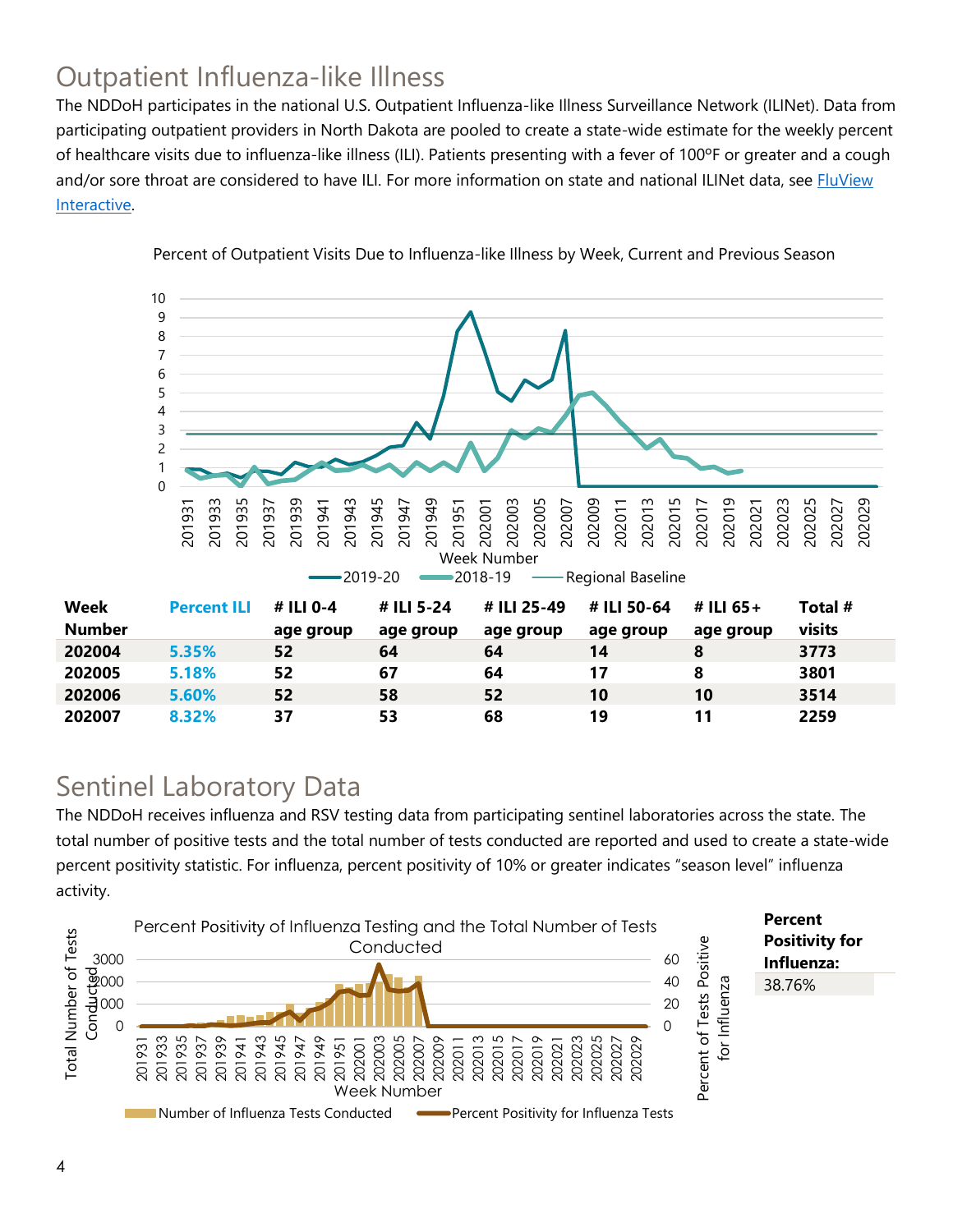

#### School Absenteeism

During the influenza season, increases in school absenteeism data can be used as an early indicator for influenza circulation. The NDDoH received absenteeism data from a majority of schools in the state. Data here include absences for all reasons.



# Multi-season Comparison